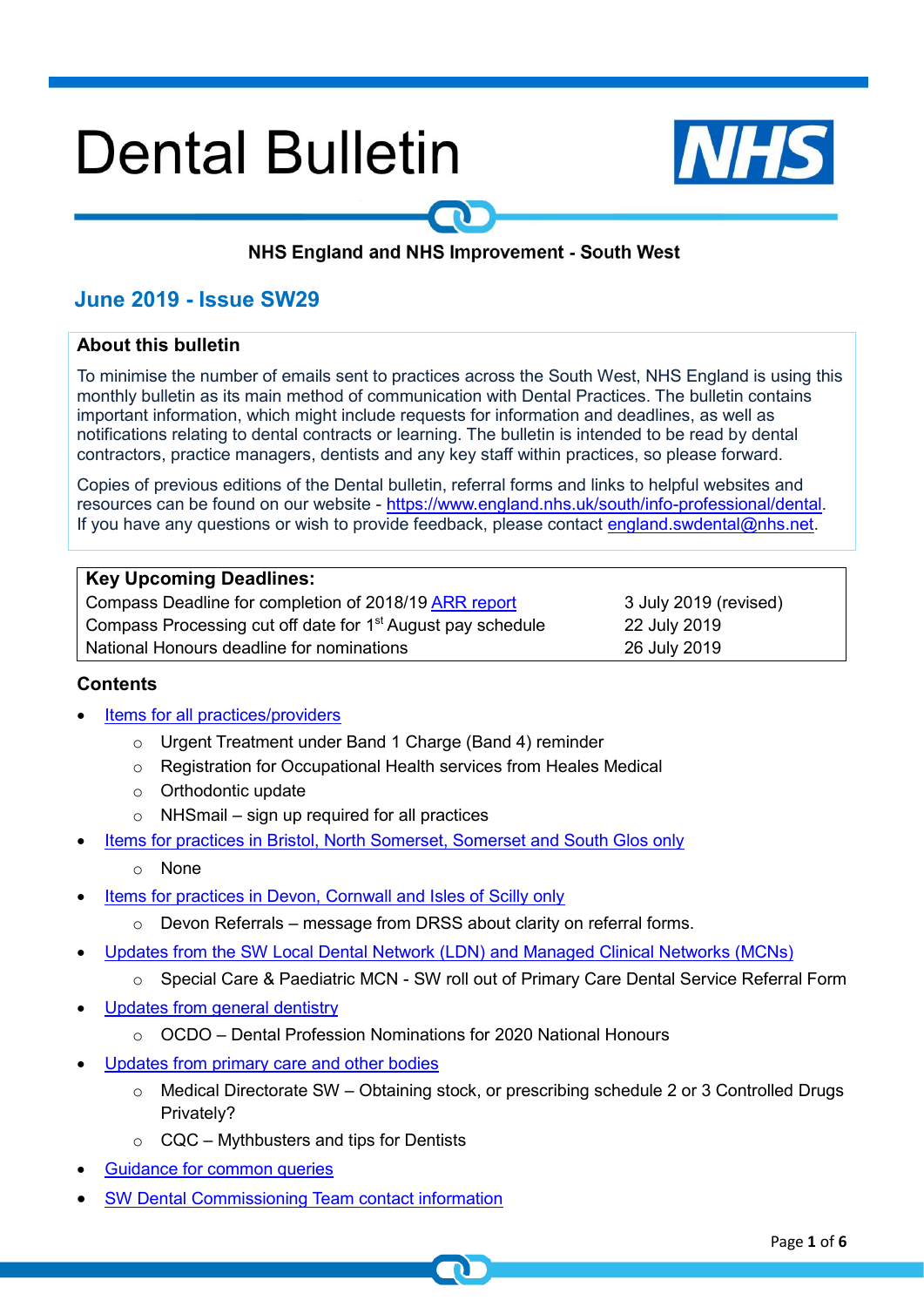## <span id="page-1-0"></span>• **Urgent Treatment under Band 1 Charge (Band 4) reminder**

If you provide an urgent course of treatment to patients under a band 1 charge for 1.2 UDAs (Band 4), the following is included in that course of treatment, as necessary:

- a) examination, assessment and advice
- b) radiographic examination and radiological report
- c) dressing of teeth and palliative treatment
- d) pulpectomy or vital pulpotomy
- e) re-implantation of a luxated or subluxated permanent tooth following trauma including any necessary endodontic treatment
- f) repair and refixing of inlays and crowns
- g) refixing a bridge
- h) temporary bridges
- i) extraction of not more than 2 teeth
- i) provision of post-operative care including treatment of infected sockets
- k) adjustment and alteration of dentures or orthodontic appliances
- l) urgent treatment for acute conditions of the gingivae or oral mucosa, including treatment for pericoronitis or for ulcers and herpetic lesions, and any necessary oral hygiene instruction in connection with such treatment
- m) treatment of sensitive cementum or dentine
- n) incising an abscess
- o) other treatment immediately necessary as a result of trauma
- p) not more than 1 permanent filling in amalgam, composite resin, synthetic resin, glass ionomer, compomers, silicate or silico-phosphate including acid etch retention

For further information on the NHS (Dental Charges) Regulations 2005, please go to: <https://www.legislation.gov.uk/ukdsi/2005/0110736400/contents>

## • **Registration for Occupational Health services from Heales Medical**

Heales Medical are contracted to provide the occupational health service to NHS Dentists and GPs. One element of the service they provide, is Needlestick Injury (NSI) advice and support (T. 03333 449 006), but you must register to access the service. Please ensure you have signed up in advance, not at the time of incident or urgent query when you need advice quickly. To register for the service please click here to visit the Heales registration [portal](https://www.heales.com/msys/ereg?action2=reg&clientKey=7QmPi1css25X%2FkZLiapdPzH4DD3e07hVA8LMfV13VnU4VP8ruMvQQiC%2BCYEL4PPdCo90f2qB4kmyeHsKTdhxkRBIlVn3oCh5zmQuMva3CWcnhJcu1CVOv8utBQmACnBT) – you will need your Organisation Data Service [\(ODS\)](https://odsportal.hscic.gov.uk/) code, which is your practice location code usually prefixed by a 'V'.

## • **Orthodontic update**

Following on from the successful procurement we are pleased to say that across our geography all orthodontic providers, old and new, are accepting new patient referrals.

We are really pleased to be able to offer our patients a wide choice of location with access to both primary and secondary care providers. With the addition of new locations we would ask that you discuss the choice of location with your patient and are clear about the location you wish your patient to be seen in.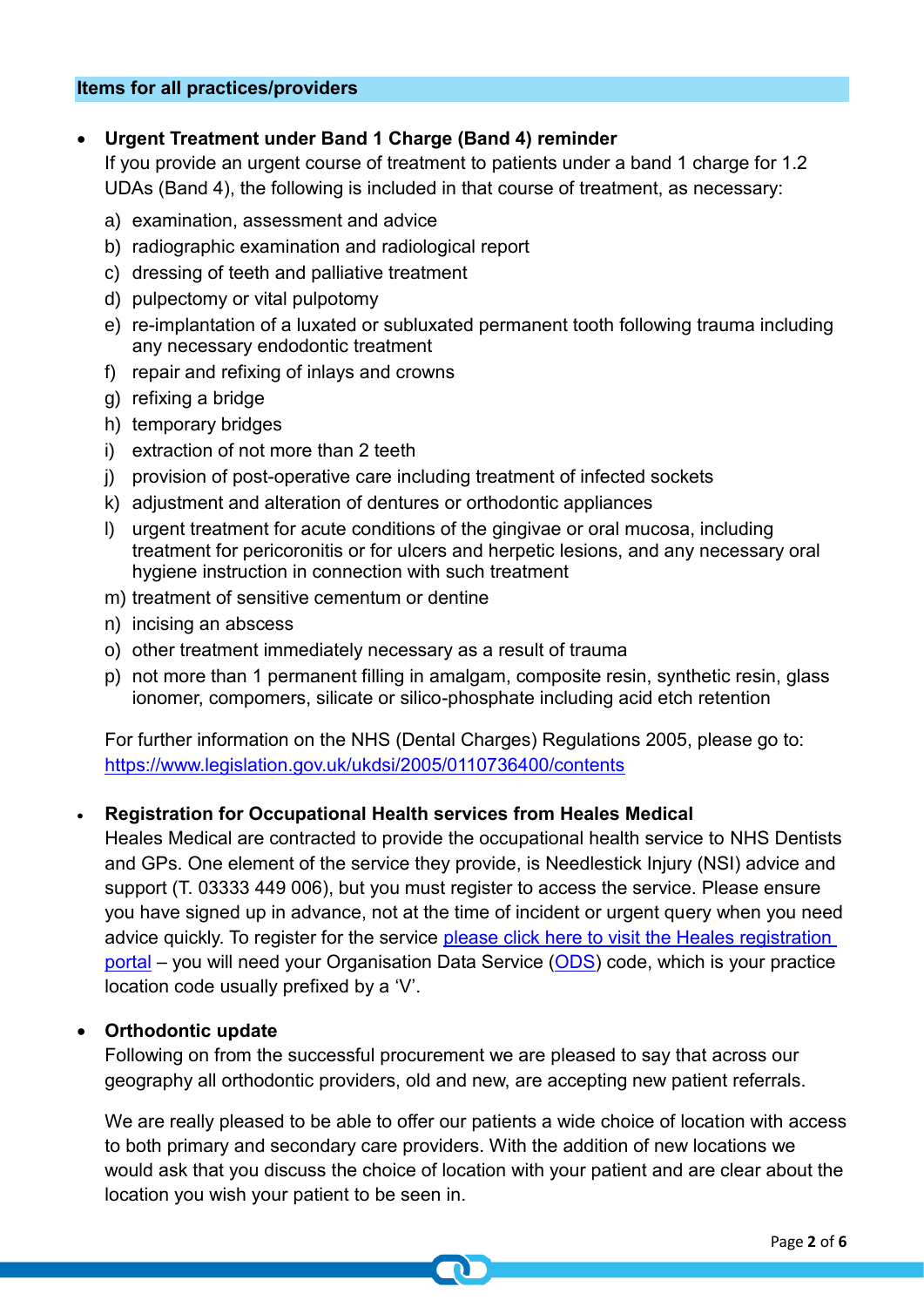Waiting times should be considered when making a referral and NHS England will soon be in a position to share waiting times with you across our geography, which will help inform the referral discussion with your patient.

## • **NHSmail – sign up required for all practices**

All e-communication between NHS contractors and service providers, commissioners or other NHS bodies should be taking place using a secure NHSmail account (@nhs.net), not 3rd party/private emails such as Hotmail, Yahoo, or company accounts. NHS mail is the recognised safe, secure and resilient method to communicate sensitive NHS patient and business information.

It is recognised that some individual practitioners or staff may be using their own specific NHSmail accounts (and this is preferable to private emails), but these do not provide continuity for practices as could, for example, lead to delays in making referrals if that person leaves the practice taking their NHS email with them. Many dental practices in England have now signed up to a practice NHSmail account, and all dental practices in the South West need to be responsive to this. Thank you to those who have already done so and have informed us of the NHSmail address for their practice(s).

If you have not, please apply now via the [NHSmail registration portal](https://portal.nhs.net/Registration#/dentistry) (we do not have a local registration route available for the Southwest so please follow the Registration Portal route). Specific dentistry guidance is on the following link: [https://s3-eu-west-1.amazonaws.com/comms-mat/Training-](https://s3-eu-west-1.amazonaws.com/comms-mat/Training-Materials/Guidance/HowtocompletetheNHSmailDentistryRegistrationPortal.pdf)[Materials/Guidance/HowtocompletetheNHSmailDentistryRegistrationPortal.pdf](https://s3-eu-west-1.amazonaws.com/comms-mat/Training-Materials/Guidance/HowtocompletetheNHSmailDentistryRegistrationPortal.pdf)

If you encounter any difficulties with obtaining your NHS email or need support with an existing account, please email [dentistadmin@nhs.net.](mailto:dentistadmin@nhs.net) Accounts must be accessed and checked regularly. Alternative self service support can be found at [https://support.nhs.net/.](https://support.nhs.net/)

[Back to top](#page-0-0)

## <span id="page-2-0"></span>**Items for practices in Bristol, North Somerset, Somerset and South Glos only**

• None

[Back to top](#page-0-0)

## <span id="page-2-1"></span>**Items for practices in Devon, Cornwall and Isles of Scilly only**

• **Devon Referrals – message from DRSS about clarity on referral forms**.

Devon Referral Support Services (DRSS) is a referral management centre with offices in both Newton Abbot and Plymouth. The team at Newton Abbot deal with all the Dental Referrals across Devon and East Cornwall. On average we process around 1200 referrals per month which are split between Primary and Secondary Care Providers across the localities.

We have a dedicated team who are experienced in dealing with the Dental Referrals and we work closely with a team of Dental triagers who come in to DRSS on a rota basis to triage the referrals. We pride ourselves on the time frame that it takes for us to receive the referral, triage and forward on to the relevant provider.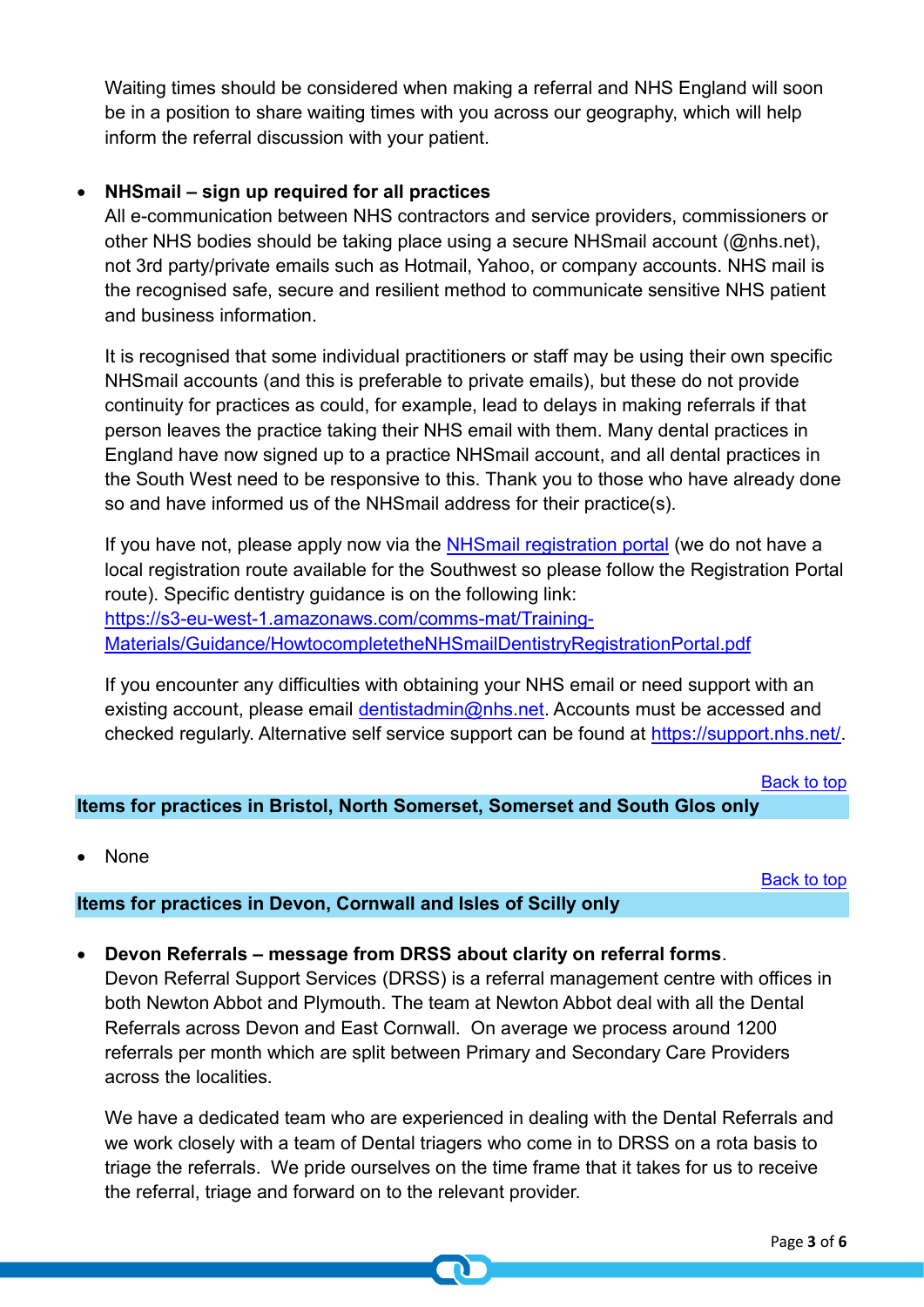The majority of the referrals that we deal with are delivered to us by post and mostly hand written. It would be very much appreciated if the referral forms could be electronically typed but understand that this is not always possible, but we would ask that the referral is clear with legible handwriting in all cases.

Please can you start using the new referral form [Form 1: Adult – Oral & Maxillofacial [Surgery Referral Form –](https://www.england.nhs.uk/south/wp-content/uploads/sites/6/2019/06/adult-oral-maxillofacial-surgery-referral-form-3-19-v2.doc) DCIOS]. This form (V2 3/19) is the most up to date, and includes all 2ww contact details, and has everything on the form that the providers require. The process would be greatly enhanced if the form is completed in full, ensuring the patients referral is processed as efficiently as possible. This form is attached for reference and available on the [NHS England website.](https://www.england.nhs.uk/south/info-professional/dental/dcis/forms/)

If you have any queries or would like to contact the team please use the following email :- [D-CCG.DRSS-Admin@nhs.net.](mailto:D-CCG.DRSS-Admin@nhs.net)

<span id="page-3-0"></span>**Updates from the SW Local Dental Network (LDN) & Managed Clinical Networks (MCNs)**

• **Special Care & Paediatric MCN - South West roll out of Primary Care Dental Service Referral Form**

We are pleased to announce the forthcoming roll out of a new Primary Care Dental Service Referral Form for the South West. This has been approved by the Special Care and Paediatric MCN. We have been successfully piloting the forms in Bristol and Plymouth over the past year. The anticipated start date for roll out across Cornwall, Devon, Bristol, Somerset, North Somerset and South Gloucester is the 1st July 2019.

The form will be available on the [NHS England website,](https://www.england.nhs.uk/south/info-professional/dental/dcis/forms/) along with the acceptance criteria for each individual services across the South West. Information about where to send the form will also be detailed on there.

It is important that all sections of the form are completed in full. If the referral does not meet the Primary Care Dental Service criteria or if the form is not legible or completed fully, the form may be returned to you and may result in a delay in your patient being seen. Although some services are still only accepting paper referrals, we will be moving towards electronic submission in the future; we therefore urge you that if you do not already have an NHS.net email address, please go to <https://portal.nhs.net/Registration#/dentistry> to apply.

For any comments please email the Chair of the MCN [tony.brooke@uhbristol.nhs.uk](mailto:tony.brooke@uhbristol.nhs.uk) [Tony.Brooke@UHBristol.nhs.uk](mailto:Tony.Brooke@UHBristol.nhs.uk) or Primary Care Support Lead [debbie.freeman@nhs.net.](mailto:debbie.freeman@nhs.net)

[Back to top](#page-0-0)

[Back to top](#page-0-0)

## <span id="page-3-1"></span>**Updates from general dentistry**

• **OCDO – Dental Profession Nominations for 2020 National Honours**

Please find attached to this bulletin email, a letter from Sara Hurley (Chief Dental Officer – England) regarding nominations from the dental profession for national honours. Also attached is guidance from DHSC and the latest honours form.

The OCDO encourage representation in the honours from across the broad spectrum of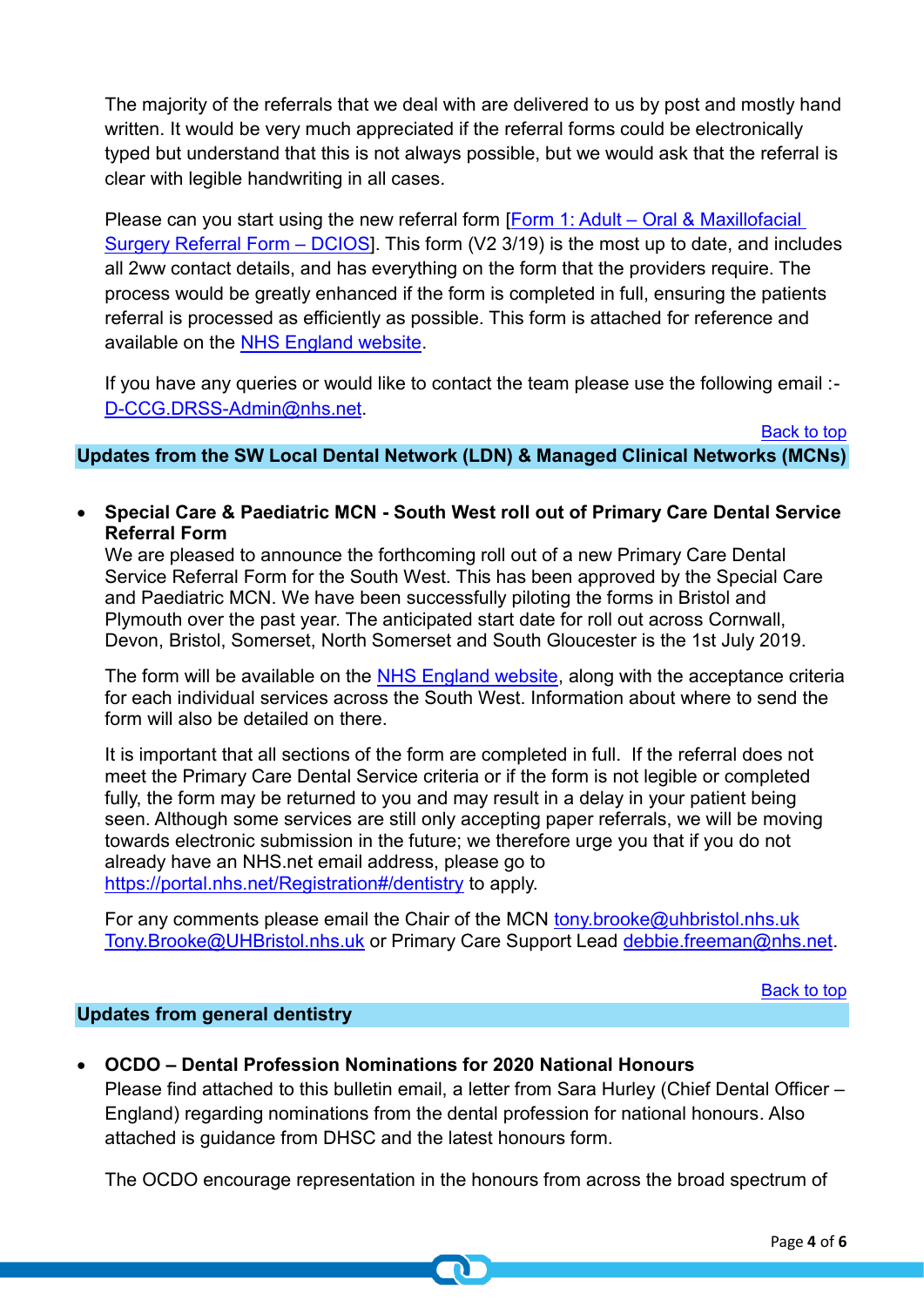the oral health community. Citations need to be with the [Office of the Chief Dental Officer](mailto:england.cdoexecutive@nhs.net) no later than close of play **26th July 2019**.

[Back to top](#page-0-0)

### <span id="page-4-0"></span>**Updates from primary care and other bodies**

## • **Medical Directorate SW - Obtaining stock, or prescribing schedule 2 or 3 Controlled Drugs Privately?**

From 30 November 2015, amendments to the Misuse of Drugs Regulations 2001 introduced the mandatory use of a new [FP10CDF CD Requisition Form](https://www.nhsbsa.nhs.uk/sites/default/files/2017-03/6-1387-Form_FP10CDF_v5_final.pdf) (the mandatory form) for obtaining stock of schedule 2 and 3 controlled drugs. Please note that in order for Dentists to use this form to obtain controlled drugs, they need to have been issued with a Prescriber Identification Number (PIN). The issue of these numbers is handled by the NHS England Controlled Drugs Accountable Officer, who can be contacted at [england.southwestcontrolleddrugs@nhs.net.](mailto:england.southwestcontrolleddrugs@nhs.net)

Note also that in England, prescribers can now only order Schedule 2 or 3 CDs privately on pink private prescription form FP10PCD, and these must bear a PIN that has been allocated to a Dentist by the NHS England Controlled Drugs Accountable Officer. Personalised FP10PCDNC forms bearing the PIN are available from PCSE. Nonpersonalised forms intended for computer printing (FP10PCDSS) are also available, but these must have the PIN printed on them before they are dispensed. Additionally we would strongly recommend that the dental practice's standard rubber stamp is printed on the main body of the form to ensure that pharmacy staff can contact the Dentist if necessary.

If you need a PIN to obtain, or privately prescribe schedule 2 and 3 controlled drugs, please do contact [england.southwestcontrolleddrugs@nhs.net.](mailto:england.southwestcontrolleddrugs@nhs.net) If you would like to know which controlled drugs are in which schedule, please visit this website: [https://www.gov.uk/government/publications/controlled-drugs-list--2/list-of-most](https://www.gov.uk/government/publications/controlled-drugs-list--2/list-of-most-commonly-encountered-drugs-currently-controlled-under-the-misuse-of-drugs-legislation)[commonly-encountered-drugs-currently-controlled-under-the-misuse-of-drugs-legislation.](https://www.gov.uk/government/publications/controlled-drugs-list--2/list-of-most-commonly-encountered-drugs-currently-controlled-under-the-misuse-of-drugs-legislation)

#### Thank you

Jon Hayhurst, Head of Pharmacy, Controlled Drugs Accountable Officer, and Medicines Safety Officer (BNSSG, Cornwall & Isles of Scilly, Devon, Dorset, and Somerset) Medical Directorate, NHS England & NHS Improvement (South West)

#### • **CQC – Mythbusters and tips for Dentists**

The CQC publishes a number of 'mythbuster' articles on the CQC website along with guidance for practices, written by John Milne, a practising dentist in West Yorkshire and the Care Quality Commission's Senior National Dental Adviser.

The articles cover a wide range of topics including drugs and equipment for a medical emergency, dental care records, decontamination and much more that can help ensure services to patients are safe, effective, caring, responsive and well-led.

Please take a look at the articles at [https://www.cqc.org.uk/guidance](https://www.cqc.org.uk/guidance-providers/dentists/mythbusters-tips-dentists#safe)[providers/dentists/mythbusters-tips-dentists#safe.](https://www.cqc.org.uk/guidance-providers/dentists/mythbusters-tips-dentists#safe)

[Back to top](#page-0-0)